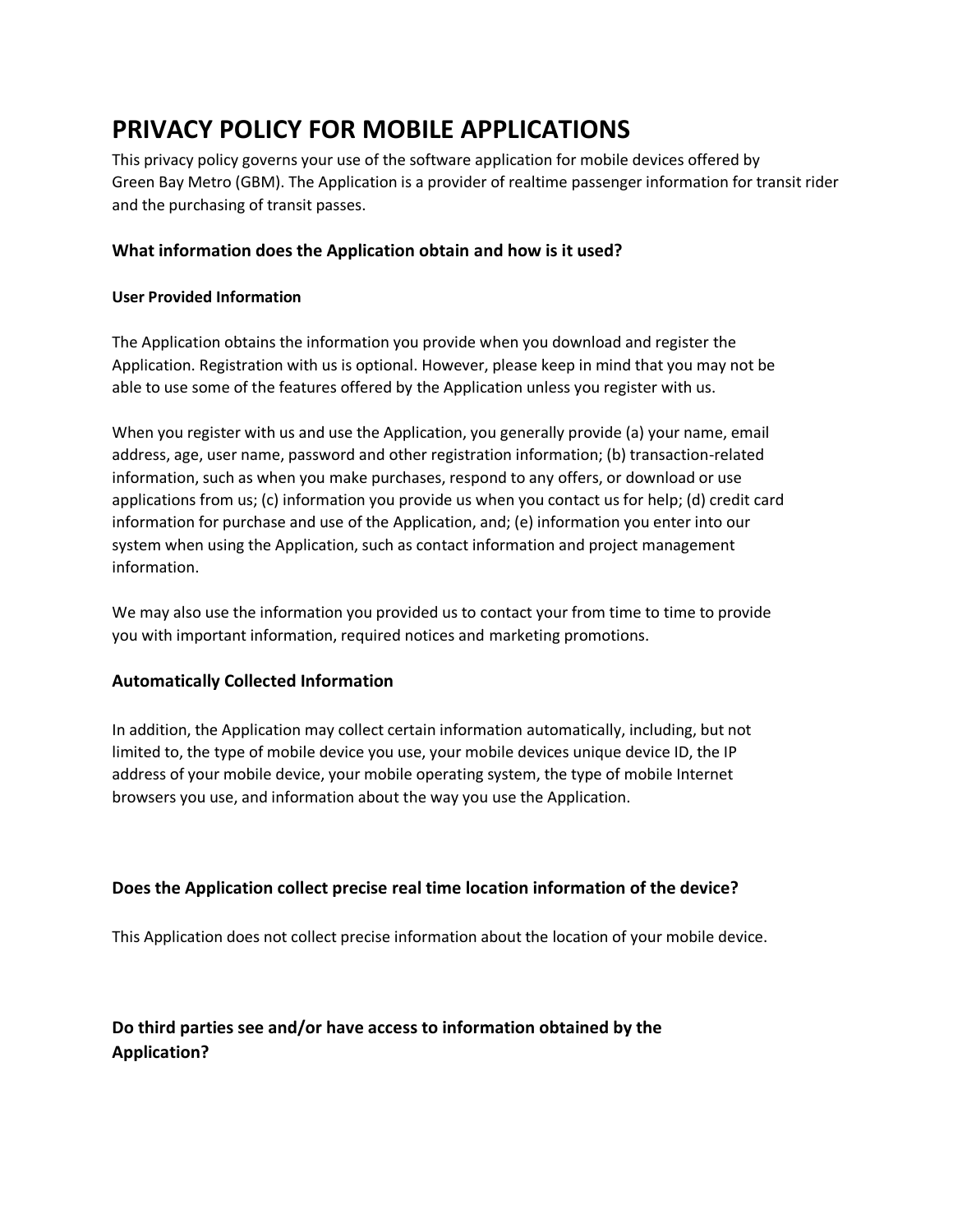Only aggregated, anonymized data is periodically transmitted to external services to help us improve the Application and our service. We will share your information with third parties only in the ways that are described in this privacy statement.

We may disclose User Provided and Automatically Collected Information:

- as required by law, such as to comply with a subpoena, or similar legal process;
- when we believe in good faith that disclosure is necessary to protect our rights, protect your safety or the safety of others, investigate fraud, or respond to a government request;
- with our trusted services providers who work on our behalf, do not have an independent use of the information we disclose to them, and have agreed to adhere to the rules set forth in this privacy statement.
- if Green Bay Metro is involved in a merger, acquisition, or sale of all or a portion of its assets, you will be notified via email and/or a prominent notice on our Web site of any change in ownership or uses of this information, as well as any choices you may have regarding this information.

## **What are my opt-out rights?**

You can stop all collection of information by the Application easily by uninstalling the Application. You may use the standard uninstall processes as may be available as part of your mobile device or via the mobile application marketplace or network. You can also request to optout via email, at [mailto: Metro.Info@greenbaywi.gov.](mailto:Metro.Info@greenbaywi.gov)

#### **Data Retention Policy, Managing Your Information**

We will retain User Provided data for as long as you use the Application and for a reasonable time thereafter. We will retain Automatically Collected information for up to 24 months and thereafter may store it in aggregate. If you'd like us to delete User Provided Data that you have provided via the Application, please contact us at [mailto: Metro.Info@greenbaywi.gov](mailto:Metro.Info@greenbaywi.gov) and we will respond in a reasonable time. Please note that some or all of the User Provided Data may be required in order for the Application to function properly.

#### **Children**

 We do not use the Application to knowingly solicit data from or market to children under the age of 15. If a parent or guardian becomes aware that his or her child has provided us with information without their consent, he or she should contact us at [mailto:](mailto:Metro.Info@greenbaywi.gov)  [Metro.Info@greenbaywi.gov.](mailto:Metro.Info@greenbaywi.gov)

We will delete such information from our files within a reasonable time.